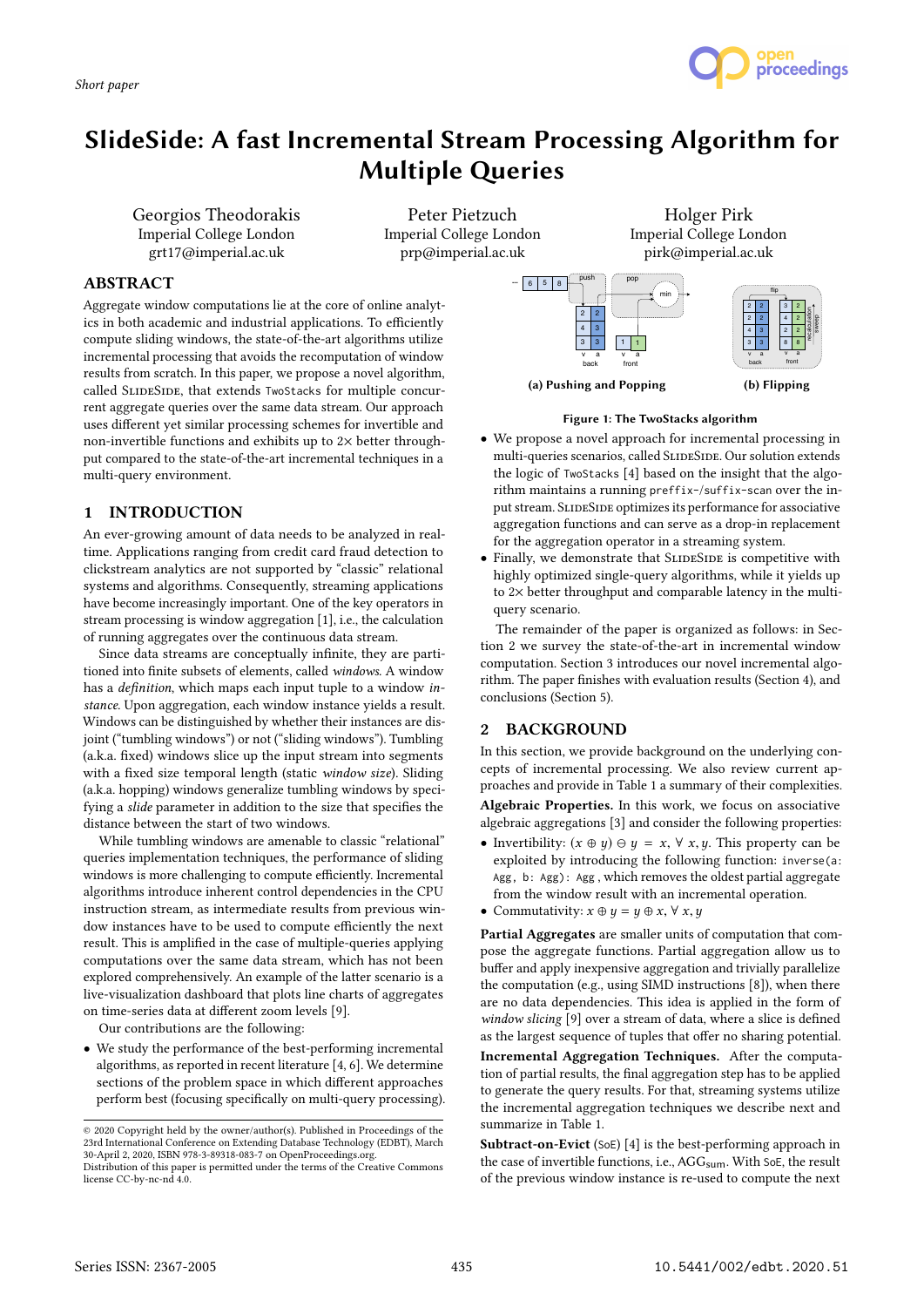| Algorithm                         |         | Time          |                |                   |         | Space              |                    |
|-----------------------------------|---------|---------------|----------------|-------------------|---------|--------------------|--------------------|
|                                   |         | Single Query  |                | Multi-<br>Oueries |         | Single-<br>Query   | Multi-Queries      |
|                                   |         | Amort         | Worst          | Amort             | Worst   |                    |                    |
| SoE $[4]$                         | Inv     | 2             | 2              |                   |         | $\boldsymbol{n}$   | qn                 |
|                                   | Non-Inv | n             | n              | qn                | qn      | n                  | qn                 |
| FlatFAT [7]                       |         | log(n)        | log(n)         | qlog(n)           | qlog(n) | 2n                 | $\overline{2n}$    |
| TwoStacks [4]                     |         | 3             | n              | q                 | qn      | 2n                 | 2qn                |
| Slick                             | Inv     | 2             | $\mathfrak{D}$ | 2q                | 2q      | n                  | $q+n$              |
| Deque $[6]$                       | Non-Inv | $\mathbf{<}2$ | n              | a                 | qn      | $2 \text{ to } 2n$ | $2 \text{ to } 2n$ |
| <b>SLIDE</b>                      | Inv     | 3             | n              |                   |         | 3n                 | 3n                 |
| <b>SIDE</b>                       | Non-Inv | 3             | n              | $\boldsymbol{a}$  | qn      | 2n                 | 2n                 |
| Table 1: Algorithmic Complexities |         |               |                |                   |         |                    |                    |

(partial aggregates: n, queries: q)

in constant time, by removing the expired elements and merging in the new data. However, SoE cannot efficiently compute noninvertible functions (e.g.,  $AGG_{min}$ ), as the whole window needs to be rescanned in the worst-case scenario.

TwoStacks [4] can be used for non-invertible functions. Figure 1 illustrates an example of the TwoStacks algorithm, which maintains a back and a front stack to store the input values and the aggregates required to produce the window results. When a new input value  $v$  arrives, its aggregate is computed based on the value of the back stack's top element and it is pushed onto the back stack. For every pop operation, the top from the front stack is removed and a result is produced by aggregating its value with the top of the back stack. Whenever the front stack is empty, the algorithm flips the back onto the front stack, reversing the order of the values and recalculating the aggregates. However, as this happens infrequently, it exhibits  $O(1)$  amortized complexity.

Multi-Query Algorithms. The previous algorithms are not designed to efficiently share intermediate results between multiple window definitions over the same stream, in contrary to approaches such as FlatFAT [7] and SlickDeque [6]. FlatFAT uses a pointer-less binary tree structure to store the partials, which results in  $O(logn)$  complexity for a single query. SlickDeque proposes a different solution for invertible and non-invertible functions. For invertible functions, SlickDeque generalises SoE to answer multiple queries, by maintaining multiple instances of the original algorithm with partials that share the same memory space. In the case of non-invertible functions, instead of using a queue implemented by two stacks, SlickDeque uses a deque structure for insertions/removals of aggregates and answering queries with  $O(1)$  amortized complexity. The time and space complexities of the non-invertible functions (see Table 1) depend on the input, with the worst-case scenario being a stream that is ordered in the opposite way of the aggregate operator order (i.e., if AGGmax the input is ordered descendingly).

## 3 SLIDESIDE

Let us now, describe SLIDESIDE, our novel algorithm for accelerating incremental aggregation in a multi-query environment. It aggressively reuses intermediate results with data structures that have a sequential memory layout. Fundamentally, SLIDESIDE is an extension of the TwoStacks algorithm. However, it uses different processing schemes for invertible and non-invertible functions.

Regarding the algebraic properties of the aggregate functions, SLIDESIDE has the same requirements as the state-of-the-art algorithms described in Section 2 (associative aggregate functions). SLIDESIDE can be applied to FIFO windows (in-order data).

## 3.1 Invertible Aggregates

The simpler case are invertible combiners, such as  $AGG<sub>sum</sub>$ . The natural approach of evaluating multiple simultaneous windows would be to run multiple loop-fused instances of SoE. However,

#### Algorithm 1: SLIDESIDE (INV) PSEUDOCODE

**Input:** A set of aggregate queries Q, a combiner operation  $\oplus$ , an inverse operation  $\ominus$ Output: The results of the window queries in C

- 1 windowSize = Q.getMaxWindowSize()
- 2 backStack [windowSize+1] = {neutralVal} // used for prefix-scan
- 3 frontStack [windowSize+1] = {neutralVal} // used for suffix-scan 4 elements [windowSize] = {neutralVal} // used for input stream
- 5 curPos = 0
- foreach val: stream do
- 7 insert(backStack, frontStack, elements, curPos, windowSize, val)
- 8 emitResults(backStack, frontStack, curPos, windowSize, Q)

#### Algorithm 2: Algorithm for insert(...)

1 // compute the suffix-scan

- 2 if  $(curPos == 0)$  then
- 3 **for**  $i=0,1,...$ , windowSize **do**<br>4 frontStack[i+1] = frontStack[i] ⊕ partials[windowSize-i-1]
- 5 elements[curPos] = val
- 
- 6 backStack[curPos+1] = elements[curPos] ⊕ backStack[curPos]
- 7 curPos = (curPos+1) % windowSize // wrap around the circular buffer

we found that the TwoStacks algorithm can be extended to support this case as well, yielding a more cache efficient approach. Somewhat surprisingly, this can be implemented using only two stacks (illustrated in Figure 2). Like the single query case, the elements of the back and front stacks share the same memory space and their aggregates are kept separately. Next, we will explain the algorithm and provide an example with two queries.

During the initialization phase of Algorithm 1, the back stack (blue row), the front stack (green row) and a circular buffer of elements (light-blue row) are allocated with size equal to the largest window from a given set of queries, Q, and initialized with the neutral element of the aggregate function (lines 1-4). For every input value val from the stream, we call the insert function and then compute the results for every query in Q with emitResults in line 6-8.

Upon the arrival of a new element, using the insert function (Algorithm 2), its val is stored in the next available slot in the circular buffer, defined by the curPos variable in line 5. The back stack is used for maintaining the prefix-scan of the input with every insert (line 6). If we reach the end of the elements buffer, we wrap around to the beginning and compute a suffix-scan over the input (lines 2-4) before applying the new insertion. Note that, as in TwoStacks, the computation of the suffix-scan occurs infrequently and the algorithm has  $O(1)$  amortized complexity.

| Algorithm 3: Algorithm for emitResults() |                                                                        |  |  |  |
|------------------------------------------|------------------------------------------------------------------------|--|--|--|
| foreach query $q:Q$ do<br>$\mathbf{1}$   |                                                                        |  |  |  |
| 2                                        | $curWindowSize = q.getSize();$                                         |  |  |  |
| 3                                        | $hasWrapped = false;$                                                  |  |  |  |
| $\overline{4}$                           | $endPtr = curPos:$                                                     |  |  |  |
| 5                                        | if $(endPtr == 0)$ then                                                |  |  |  |
| 6                                        | endPtr = windowSize                                                    |  |  |  |
| 7                                        | startPtr = endPtr - curWindowSize;                                     |  |  |  |
| 8                                        | if (startPtr < 0) then                                                 |  |  |  |
| 9                                        | has Wrapped $=$ true $//$ the window wraps around the circular buffer; |  |  |  |
| 10                                       | $startPtr + = windowSize;$                                             |  |  |  |
| 11                                       | <b>if</b> (!hasWrapped && startPtr == 0) <b>then</b>                   |  |  |  |
| 12                                       | $res = backStack[endPtr]$ // use the result from prefix-scan;          |  |  |  |
| 13                                       | else if (hasWrapped) then                                              |  |  |  |
| 14                                       | res = backStack[endPtr] ⊕ frontStack[windowSize - startPtr];           |  |  |  |
| 15                                       | else                                                                   |  |  |  |
| 16                                       | $res = backStack[endPtr] \ominus backStack[startPtr];$                 |  |  |  |
| 17                                       | forward answer res to query q;                                         |  |  |  |
|                                          |                                                                        |  |  |  |

After the insertion, the emitResults function (Algorithm 3) is called for computing the results for each query with the set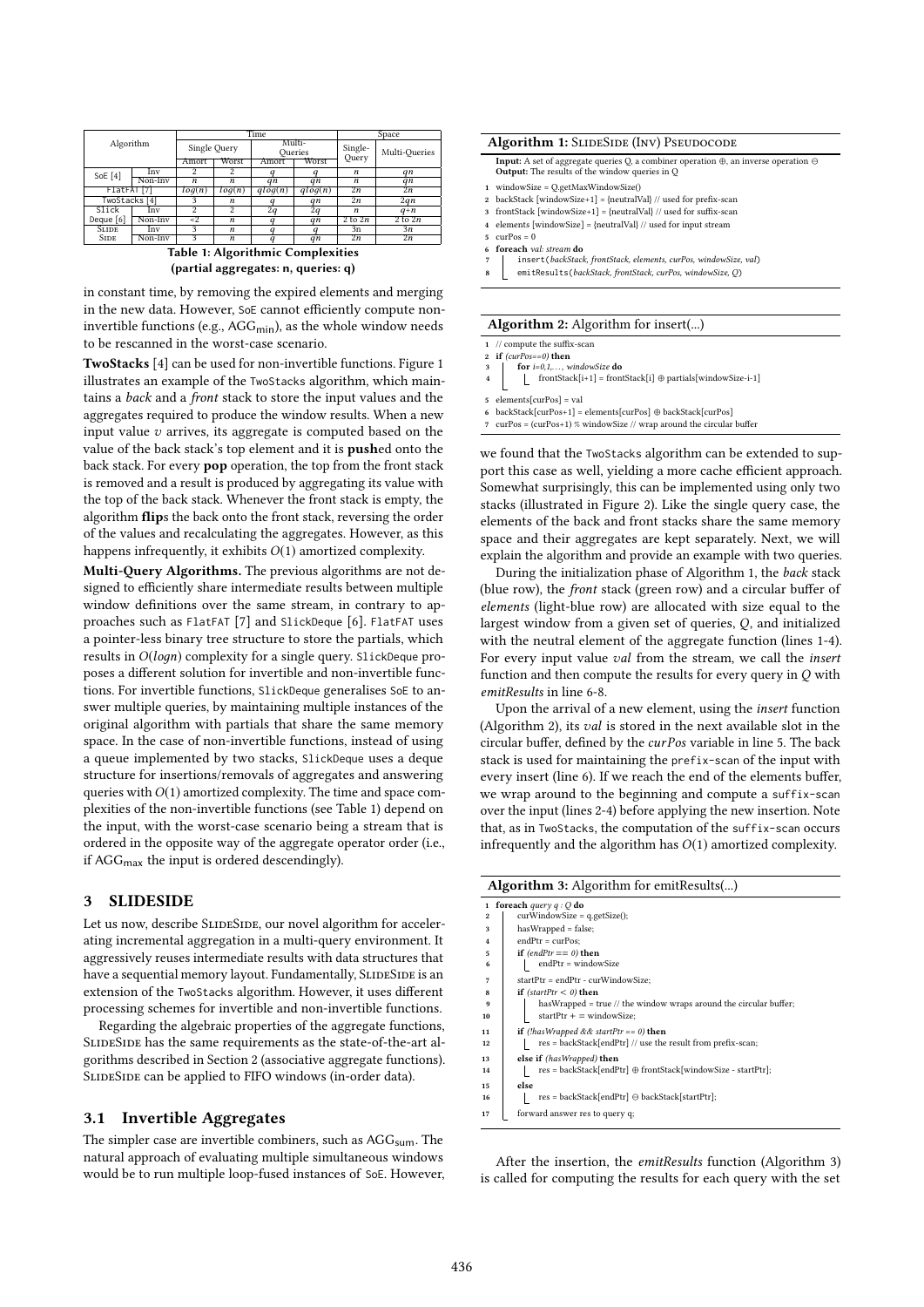

Figure 2: SLIDESIDE (Inv)

Q. Based on the values of curPos and the window size of each query, this algorithm first computes the start and end pointers (lines 2-10) that are used for "bookkeeping". Next, we distinguish three different cases based on the value of these pointers:  $a$ ) if the start pointer is 0, the result is already computed by the prefix-scan and returned in line 12;  $b$ ) if the start pointer is greater than 0 and the end pointer does not wrap around the beginning of the elements buffer, the result value is computed by applying the inverse aggregate function on the values from the back stack in the positions of start and end pointers (line 16);  $c$ ) if the end pointer has wrapped, the result is computed by combining backStack[endPtr] and frontStack[winSize-startPtr] in line 14.

In Figure 2, we present an example of SLIDESIDE for two windows of size 3 (Q1) and 4 (Q2) and slide 1. The red boxes represent the result for the queries on each phase. The white boxes hold the values of the start and end pointers we discussed above. At our initial phase t0, the values 3, <sup>4</sup> and <sup>2</sup> have been already inserted in the elements buffer (from left to right) and their prefix-scan is computed in the back stack above  $(3, 7, 9)$ . In the next phase  $t1$ , we have an insertion in the last slot of the elements buffer, which triggers the computation of the prefix-scan again for backStack[4] by combining the values 9 (previous result) and 8.

After the insertion, the algorithm is ready to emit results for both queries. For Q2, the result contains all the elements and the window starts from position  $0$  (case  $a$ ) from above). Thus the result is already computed by the prefix-scan and can be obtained by accessing the value of backStack[3] which is 17. For Q1, the result contains only the latest three elements and the window points at positions 1 and 3 (case  $c$ )). Thus, the result is computed by applying the inverse aggregate function on the elements from the back stack placed at that positions (17-3=14).

When we reach the end of the elements buffer  $(t2)$ , we wrap around to the beginning and we compute a suffix-scan over the input using the front stack. In phase  $t3$ , we have the first eviction, where the latest input value 5 replaces value 3 and backStack[1] becomes equal to 5. Now, both query windows have wrapped (case  $b$ )). This operation is going to return the suffix-scan of the remaining elements after evictions using the front stack and the current running aggregate from the back stack, which results in <sup>15</sup> and <sup>19</sup> respectively for queries Q<sup>1</sup> and Q2.

## 3.2 Non-Invertible Aggregates

Processing multiple non-invertible functions can be performed with the Algorithm 1, but the suffix-scans have to be triggered more frequently. The algorithm is omitted to conserve space, but the logic is similar. The intuition behind this approach is that, while each of the queries maintains and operates on its own pair of stacks, these can be overlayed and start at the same memory address. In effect, the smallest stack is stored in the same memory region as the bottom part of the next larger, and so forth. To preserve correctness among the results, the computation of the suffix-scan is triggered every time the query with the smallest window size starts to evict.

In addition to the previous observations, we can apply optimizations proposed for single-query evaluation in Hammer-Slide [8], such as maintaining only the top value of the back stack. During the suffix-scan computation we can also stop propagating the changes from the current position until the end of the stack, if our computations do not alter the aggregate values, which reduces greatly the overhead of multiple flip phases and result in constant amortized complexity (see Table 1).

## 4 EVALUATION

In this section, we evaluate SLIDESIDE for both invertible and non-invertible functions to show the benefits of our incremental strategy. To evaluate the efficiency of different aggregation algorithms, we run our experiments as a standalone prototype. We compare SLIDESIDE to SlickDeque (for non-invertible functions we tradeoff performance with memory by using a fixed size deque), TwoStacks (using optimizations from [8]), SoE and FlatFAT when it's applicable (e.g., SoE is evaluated only for invertible functions). Each prototype maintains sliding windows with slide 1 by performing an eviction, an insertion and producing a result. We start our evaluation with the case we focus on: multi-queries and we demonstrate that SLIDESIDE achieves higher performance. After that, we study the performance in the single query case, in which our solution exhibits only small performance loss.

## 4.1 Experimental setup and workloads

Hardware. All experiments are performed on a server with 2 Intel Xeon E5-2640 v3 2.60 GHz CPUs, a 20MB LLC cache and 64 GB of memory. We used Ubuntu 18.04 with 4.15.0-50-generic Linux kernel and compiled all experiments with clang++ version 9.0.0 and optimization level -03.

Workload. Our workload emulates an anomaly detection scenario using the energy consumption trace from a smart electricity grid. This trace contains smart meter data from electrical devices in households [5] (32 bytes tuple size). We use two queries to perform analysis over the stream and detect outliers:  $SG<sub>1</sub>$ , an aggregation that computes a sliding global  $AGG<sub>sum</sub>$  and  $SG<sub>2</sub>$ , which computes a sliding global AGG<sub>min</sub> over the meter load.

## 4.2 Multi-Query Evaluation

In the multi-query experiments, we generate queries of uniformly random window sizes (within the range [1, 32768] of tuples), while maintaining a constant window slide of 1 tuple for all of them. In this setup, we created workloads that contain from 1 up to 65 concurrent queries. TwoStacks and SoE can not be used to evaluate multiple queries, so we replicate their data-structures for every single window definition, as illustrated in Table 1.

Invertible Functions. For invertible functions, we are computing query SG<sub>1</sub> over different window definitions. Figure 3a demonstrates that SoE is the fastest algorithm and outperforms the multi-query solutions by up to <sup>2</sup>.5<sup>×</sup> for a single query. However, as the number of queries increases, the overhead of maintaining multiple data-structure replicates becomes noticeable. Thus, we observe that the multi-query algorithms perform nearly 4×. Comparing SLIDESIDE with SlickDeque reveals a small performance benefit that reaches up to 40% with the increase of query concurrency. Our approach allows the compiler to generate more efficient code, because of the simpler CPU instruction stream, while providing more predictable memory access.